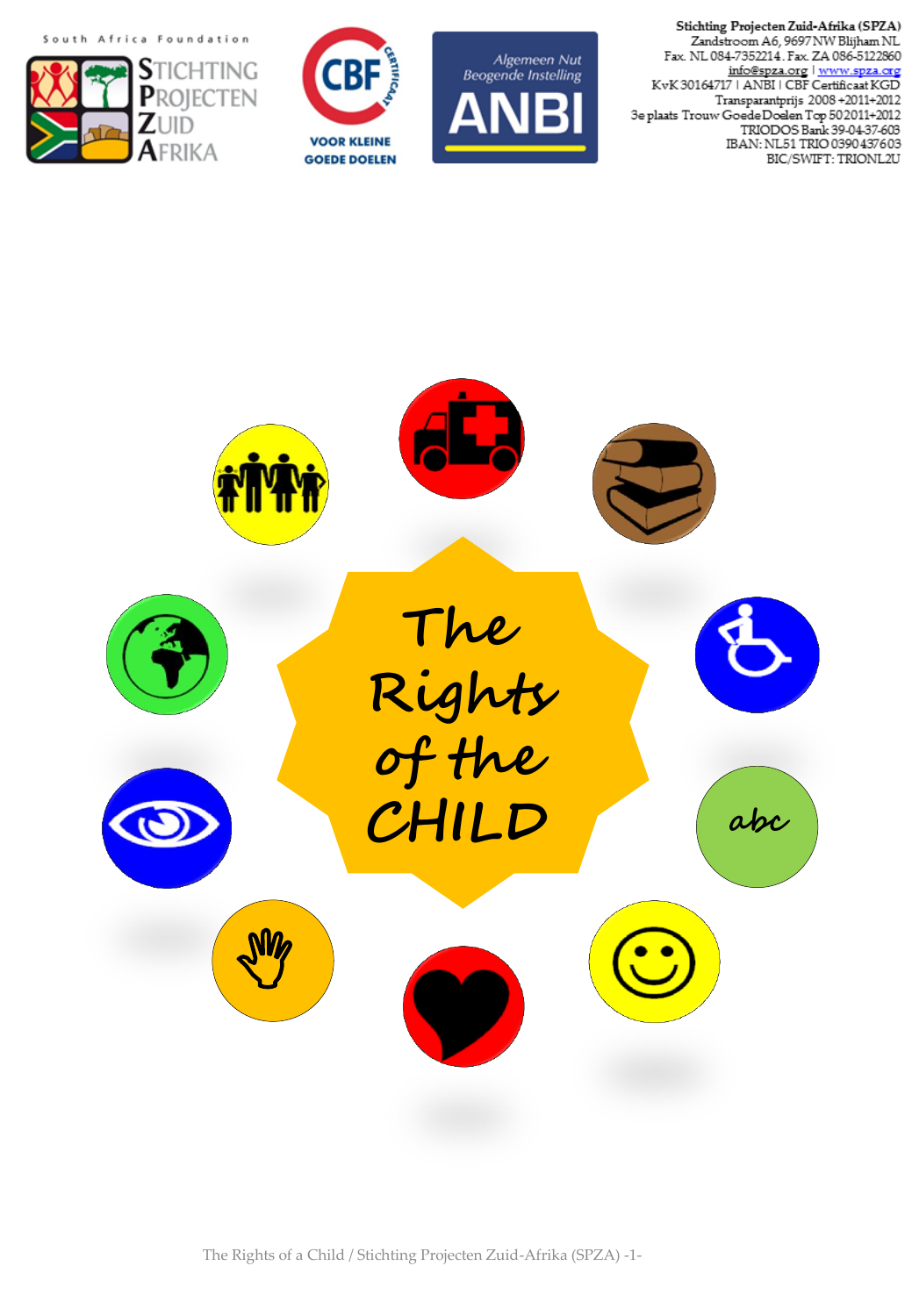## **Introduction**

Stichting Projecten Zuid-Afrika (SPZA) - South Africa Foundation and its partners focus on children. Children's rights are important to us and taking them into account is part of our job.

'Although the United Nations proclaimed the universal Declaration of the Rights of the Child in 1959, not a great number of people, children and grownups alike, know what these rights are' Desmond Tutu.<sup>1</sup>

We think that everybody should know the rights of the child.

For issues and questions concerning children's rights please get in touch with the international children's rights organisation: Defence for Children International. On their website you will also find information about the Defence for Children organisation in your own country: [www.defenceforchildren.org](http://www.defenceforchildren.org/)

## **Declaration to the Rights of the Child (1959) : Preamble ²**

Whereas the peoples of the United Nations have, in the Charter, reaffirmed their faith in fundamental human rights and in the dignity and worth of the human person, and have determined to promote social progress and better standards of life in larger freedom,

Whereas the United Nations has, in the Universal Declaration of Human Rights, proclaimed that everyone is entitled to all the rights and freedoms set forth therein, without distinction of any kind, such as race, colour, sex, language, religion, political or other opinion, national or social origin, property, birth or other status,

Whereas the child, by reason of his physical and mental immaturity, needs special safeguards and care, including appropriate legal protection, before as well as after birth,

Whereas the need for such special safeguards has been stated in the Geneva Declaration of the Rights of the Child of 1924, and recognized in the Universal Declaration of Human Rights and in the statutes of specialized agencies and international organizations concerned with the welfare of children,

Whereas mankind owes to the child the best it has to give,

## Now therefore, The General Assembly

Proclaims this Declaration of the Rights of the Child to the end that he may have a happy childhood and enjoy for his own good and for the good of society the rights and freedoms herein set forth, and calls upon parents, upon men and women as individuals, and upon voluntary organizations, local authorities and national Governments to recognize these rights and strive for their observance by legislative and other measures progressively taken in accordance with the following principles:

<sup>1</sup> Foreword to The rights of a child. 1st ed. Cape Town: Kwela Books, Rotterdam: Lemniscaat, 2004. ISBN 0-7957-0164-4. Book in full colour with beautiful drawings and a summary of children's rights in the 11 official languages of South Africa: Afrikaans, English, IsiNdebele, IsiXhosa, IsiZulu, Sepedi, Sesotho, Setswana, SiSwati, Tshivenda and Xitsonga. Unfortunately out of print.

<sup>2</sup> The United Nations and Human Rights, 1945-1995, Department of Public Information, United Nations, New York 1995 . ISBN 92-1-100560-4. This document is a non-binding resolution of the United Nations General Assembly. It should not be confused with the International Convention on the Rights of the Child which was adopted by the UN General Assembly on the thirtieth anniversary of this document, 20 November 1989. That document is a binding treaty to which 176 nations have become "states parties".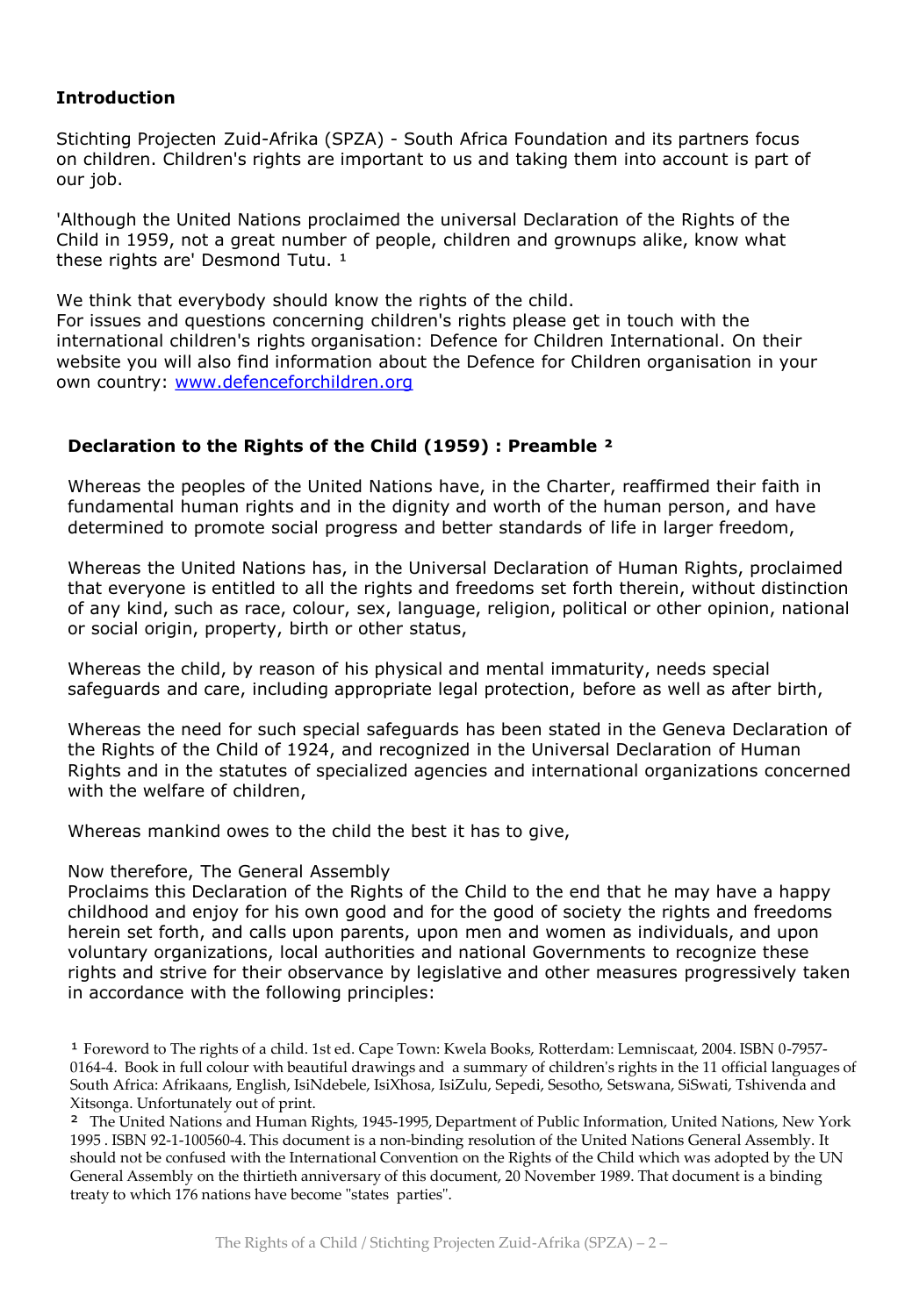| <b>Declaration (1959)</b><br>1                                                                                                                                                                                                                                                                                                                                                                                                           | Summary <sup>2</sup>                                                                                                                                    |  |
|------------------------------------------------------------------------------------------------------------------------------------------------------------------------------------------------------------------------------------------------------------------------------------------------------------------------------------------------------------------------------------------------------------------------------------------|---------------------------------------------------------------------------------------------------------------------------------------------------------|--|
| <b>Principle 1</b><br>The child shall enjoy all the rights set forth in this<br>Declaration. Every child, without any exception<br>whatsoever, shall be entitled to these rights, without<br>distinction or discrimination on account of race, colour,<br>sex, language, religion, political or other opinion,<br>national or social origin, property, birth or other status,<br>whether of himself or of his family.                    | To enjoy the very<br>best the world has<br>to give.<br>lisiXhosa:<br>Ukuxhamla oko<br>lihlabathi<br>linokukunika.                                       |  |
| <b>Principle 2</b><br>The child shall enjoy special protection, and shall be<br>given opportunities and facilities, by law and by other<br>means, to enable him to develop physically, mentally,<br>morally, spiritually and socially in a healthy and normal<br>manner and in conditions of freedom and dignity. In the<br>enactment of laws for this purpose, the best interests of<br>the child shall be the paramount consideration. | To grow up in<br>freedom and with<br>dignity.<br>lisiXhosa:<br>Ukukhula<br>bekhululekile<br>benesidima.                                                 |  |
| <b>Principle 3</b><br>The child shall be entitled from his birth to a name and<br>a nationality.                                                                                                                                                                                                                                                                                                                                         | To have a name and<br>a country of their<br>own.<br>isiXhosa:<br>Ukuba negama<br>nelizwe elilelabo.                                                     |  |
| <b>Principle 4</b><br>The child shall enjoy the benefits of social security. He<br>shall be entitled to grow and develop in health; to this<br>end, special care and protection shall be provided both to<br>him and to his mother, including adequate prenatal and<br>post-natal care. The child shall have the right to adequate<br>nutrition, housing, recreation and medical services.                                               | To be fed when<br>hungry and nursed<br>when sick.<br>lisiXhosa:<br>Ukondliwa xa<br>belambile<br>nokongiwa xa<br>begula.                                 |  |
| <b>Principle 5</b><br>The child who is physically, mentally or socially<br>handicapped shall be given the special treatment,<br>education and care required by his particular condition.                                                                                                                                                                                                                                                 | To get special care<br>if they are<br>handicapped in any<br>way.<br> isiXhosa:<br>Ukuhoywa<br>ngokukodwa xa<br>bekhubazeke<br>nanagyiphi na<br>indlela. |  |